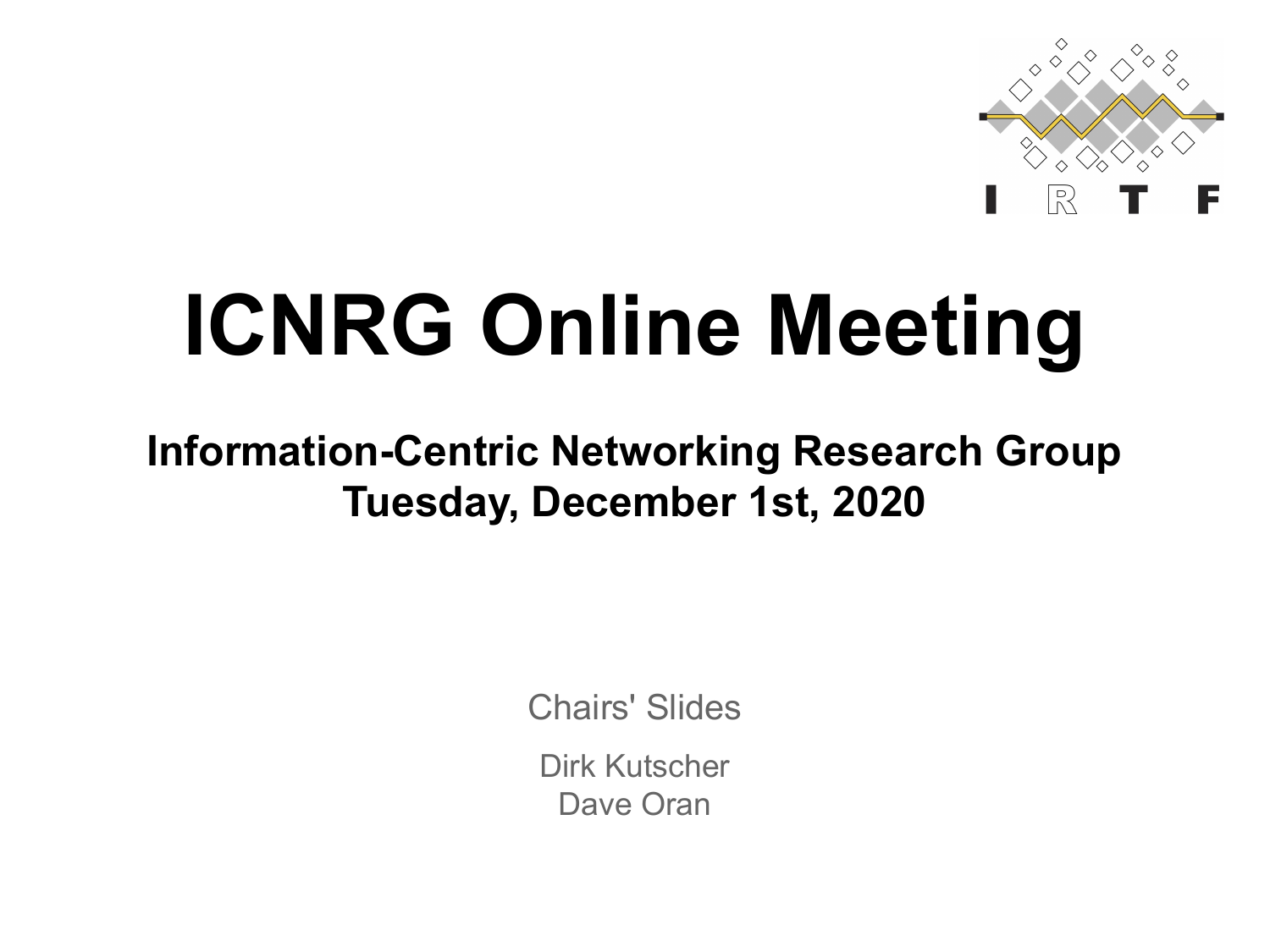## **Online Participation Instructions**

- WebEx:<https://ietf.webex.com/ietf/j.php?MTID=m1d469ad278f43523e688071aa7795e2b>
- Shared note taking: <https://codimd.ietf.org/icnrg-interim-2020-12-031>
- Material:<https://datatracker.ietf.org/meeting/interim-2020-icnrg-04/session/icnrg>

Please remember that all sessions are being recorded. Please also:

- **•** Ensure your video is off
- Keep yourself muted unless you are speaking.
- Use Webex chat only to join the mic queue
	- $\circ$  "+q" adds you the the queue
	- "-q" removes you from the queue
	- Add your name and affiliation to the virtual bluesheet (the session Etherpad) via IETF Datatracker Meeting agenda
	- Join the session Jabber room (see above)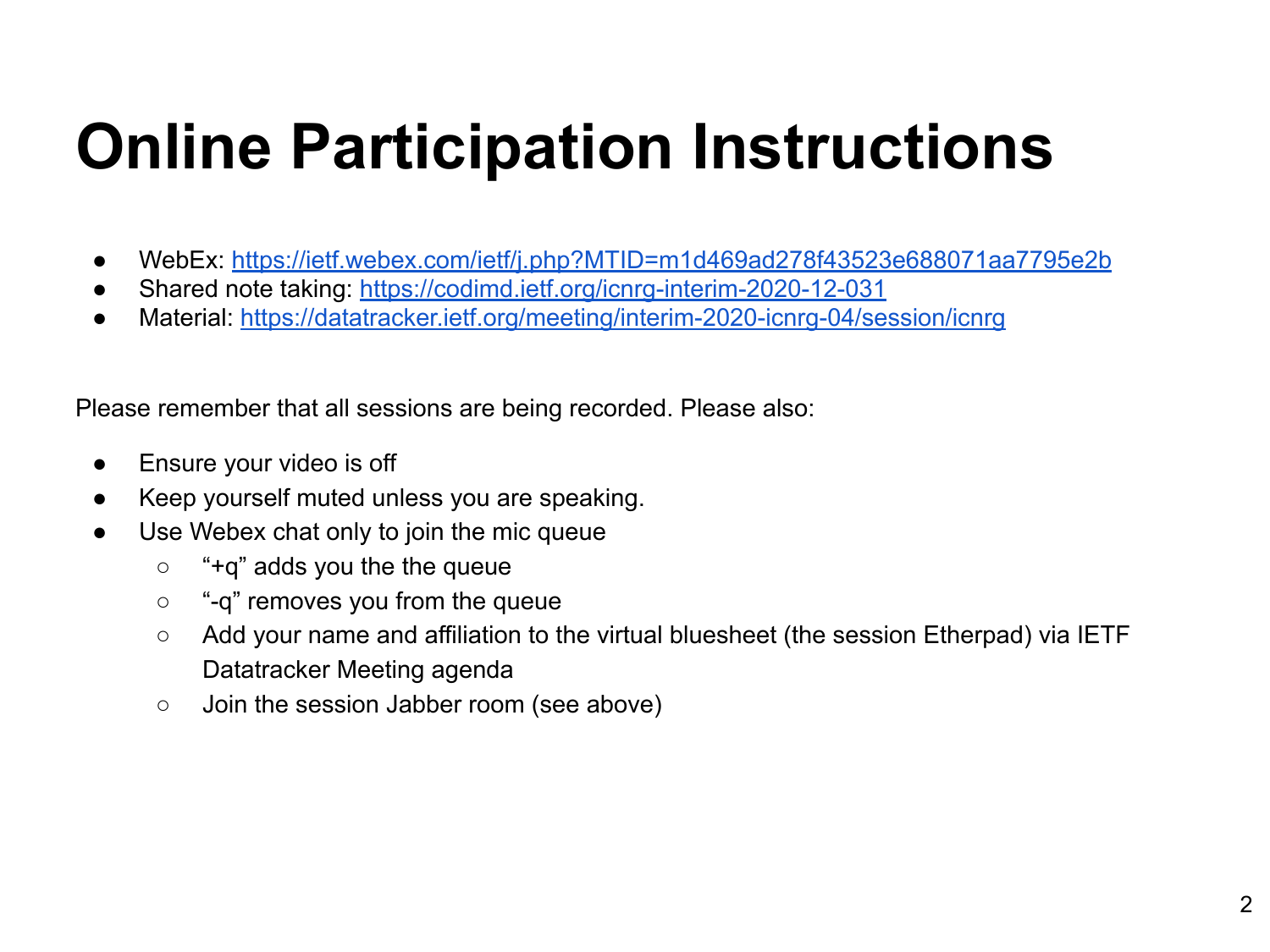### **Note Well – Intellectual Property**



- **• The IRTF follows the IETF Intellectual Property Rights (IPR) disclosure rules**
- By participating in the IRTF, you agree to follow IRTF processes and policies:
	- If you are aware that any IRTF contribution is covered by patents or patent applications that are owned or controlled by you or your sponsor, you must disclose that fact, or not participate in the discussion
	- The IRTF expects that you file such IPR disclosures in a timely manner in a period measured in days or weeks, not months
	- The IRTF prefers that the most liberal licensing terms possible are made available for IRTF Stream documents – see [RFC 5743](https://www.rfc-editor.org/info/rfc5743)
	- Definitive information is in **RFC 5378** (Copyright) and **RFC 8179** (Patents, Participation), substituting IRTF for IETF, and at <https://irtf.org/policies/ipr>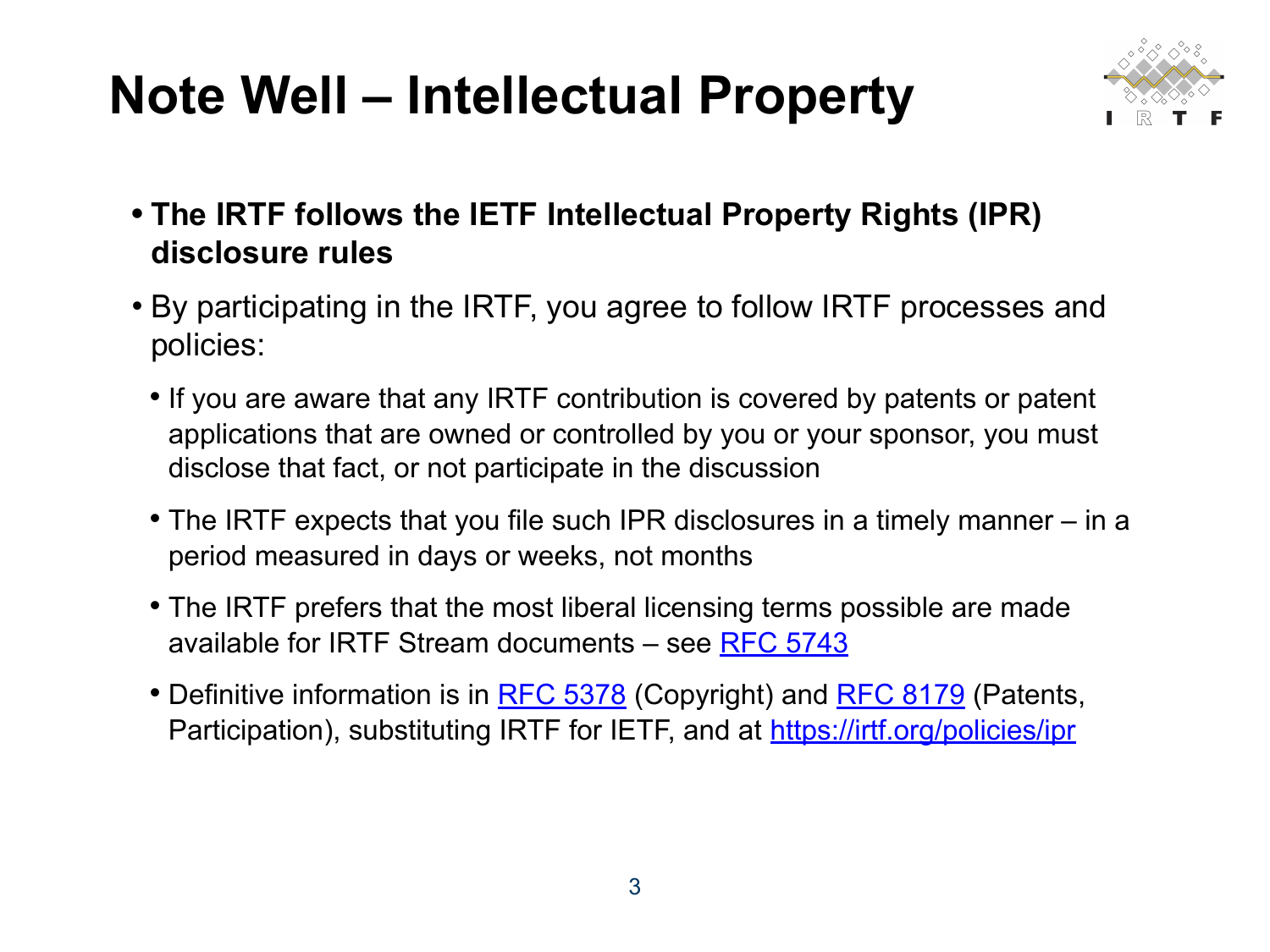### **Note Well – Privacy & Code of Conduct**



- As a participant in, or attendee to, any IRTF activity you acknowledge that written, audio, video, and photographic records of meetings may be made public
- Personal information that you provide to IRTF will be handled in accordance with the Privacy Policy at <https://www.ietf.org/privacy-policy/>
- As a participant or attendee, you agree to work respectfully with other participants; please contact the ombudsteam [\(https://www.ietf.org/contact/ombudsteam/](https://www.ietf.org/contact/ombudsteam/)) if you have questions or concerns about this
- See [RFC 7154](https://www.rfc-editor.org/info/rfc7154) (Code of Conduct) and [RFC 7776](https://www.rfc-editor.org/info/rfc7776) (Anti-Harassment Procedures), which also apply to IRTF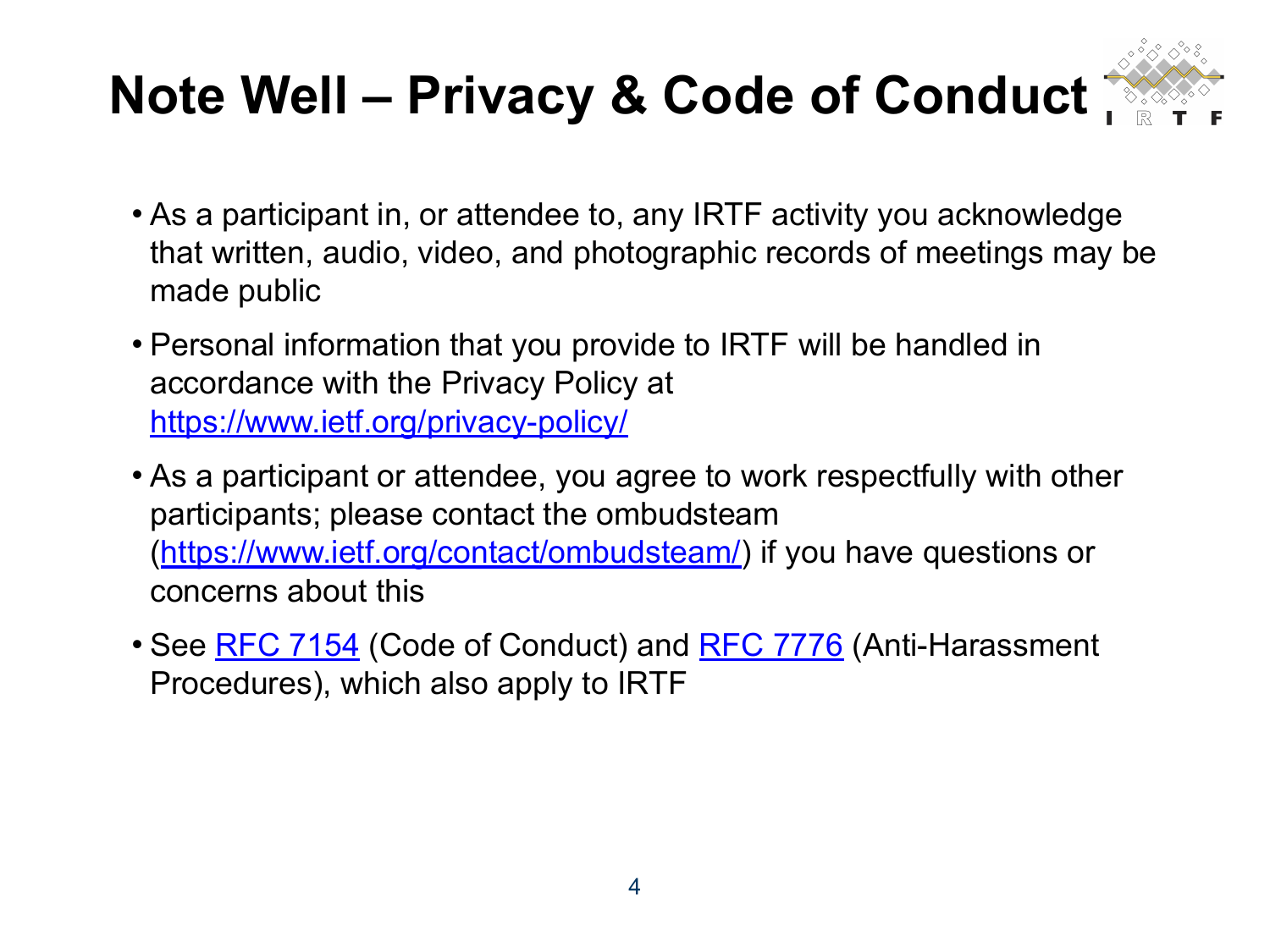### **Goals of the IRTF**



• The Internet Research Task Force (IRTF) focuses on longer term research issues related to the Internet while the parallel organisation, the IETF, focuses on shorter term issues of engineering and standards making

#### **• The IRTF conducts research; it is not a standards development organisation**

- While the IRTF can publish informational or experimental documents in the RFC series, its primary goal is to promote development of research collaboration and teamwork in exploring research issues related to Internet protocols, applications, architecture, and technology
- See "An IRTF Primer for IETF Participants" [RFC 7418](https://www.rfc-editor.org/rfc/rfc7418.html)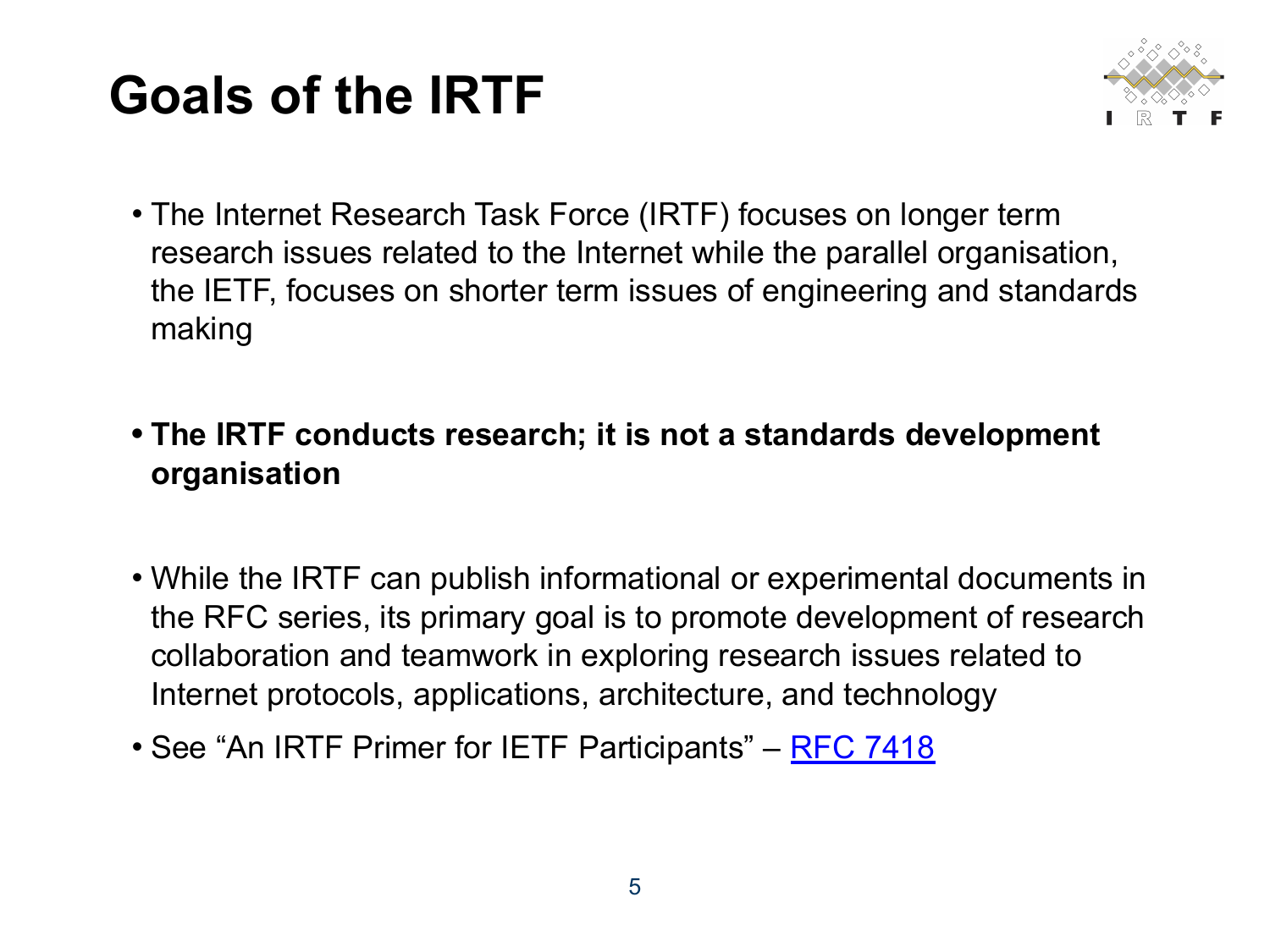# **ICNRG Administrativia**

- IRTF RG on Information-Centric Networking
- Mailing list: *[icnrg@irtf.org](mailto:icnrg@irtf.org)*
- Web: <http://irtf.org/icnrg>
- Wiki: <http://trac.tools.ietf.org/group/irtf/trac/wiki/icnrg>
- Github: <https://github.com/icnrg>
- Chairs
	- Dirk Kutscher (University of Emden)
	- Dave Oran (Network Systems Research Design)
- This meeting
	- **○ Note taker:**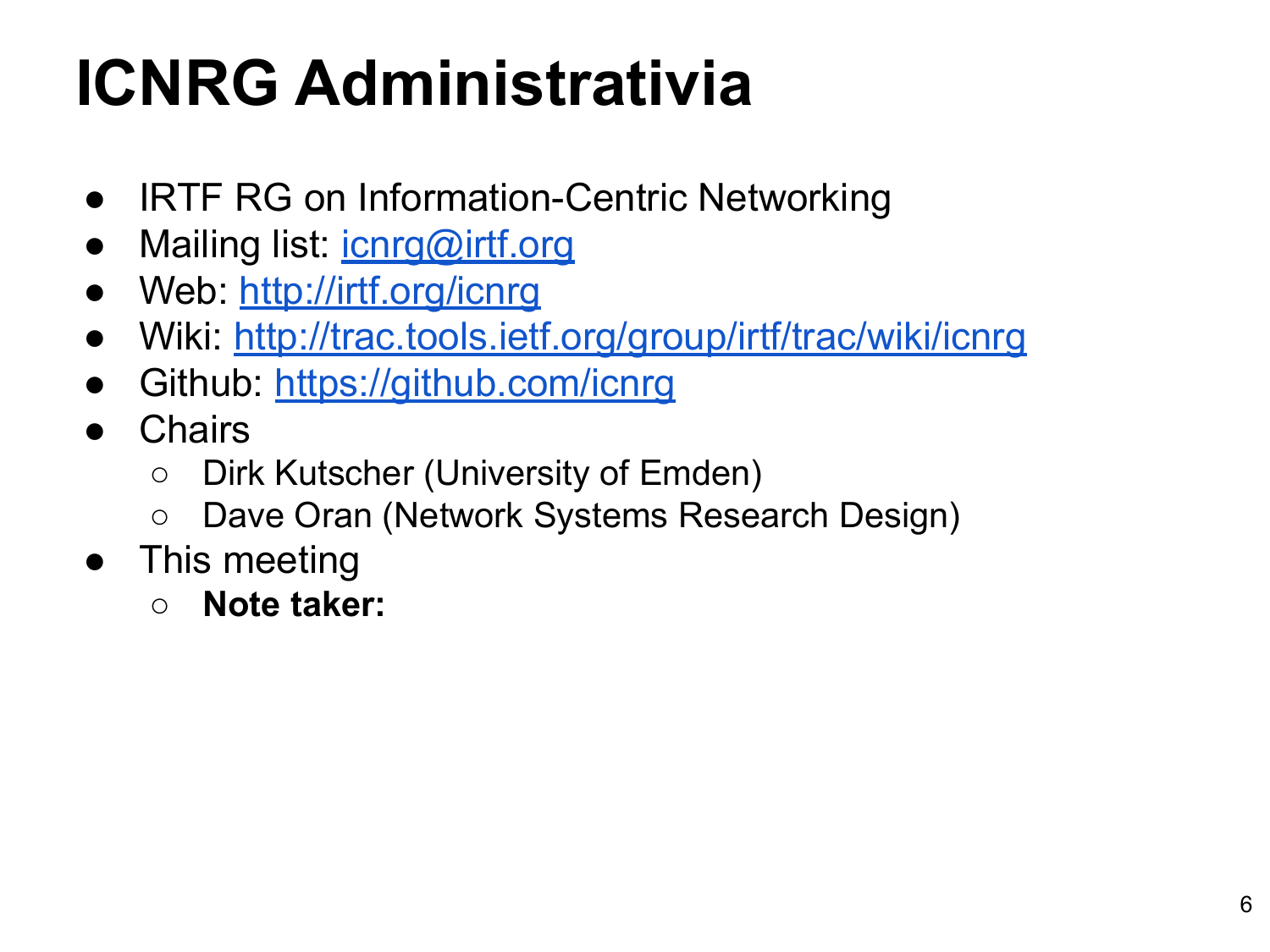## **Agenda**

| 1              | <b>Chairs' Presentation</b>                                                     | <b>Chairs</b>             | $05 \text{ min}$ |
|----------------|---------------------------------------------------------------------------------|---------------------------|------------------|
| $\overline{2}$ | <b>Recap of Recent FLIC discussion</b>                                          | <b>Christian Tschudin</b> | $15 \text{ min}$ |
| $\mathfrak{Z}$ | <b>Data-Centric Ecosystems for Large-Scale</b><br><b>Data-Intensive Science</b> | Edmund Yeh                | $30 \text{ min}$ |
| $\overline{4}$ | NDN-based pub/sub system                                                        | Namseok Ko                | $30 \text{ min}$ |
| 5              | <b>NDN-based Blockchain</b>                                                     | Quang Tung Thai           | $30 \text{ min}$ |
| 6              | <b>Producer Anonymity based on Onion Routing</b>                                | Toru Hasegawa             | 30 min           |
| $\overline{7}$ | A Data-centric View on the Web of Things                                        | Cenk Gündoğan             | $15 \text{ min}$ |
| 8              | <b>Other Business</b>                                                           | all                       | <b>TBD</b>       |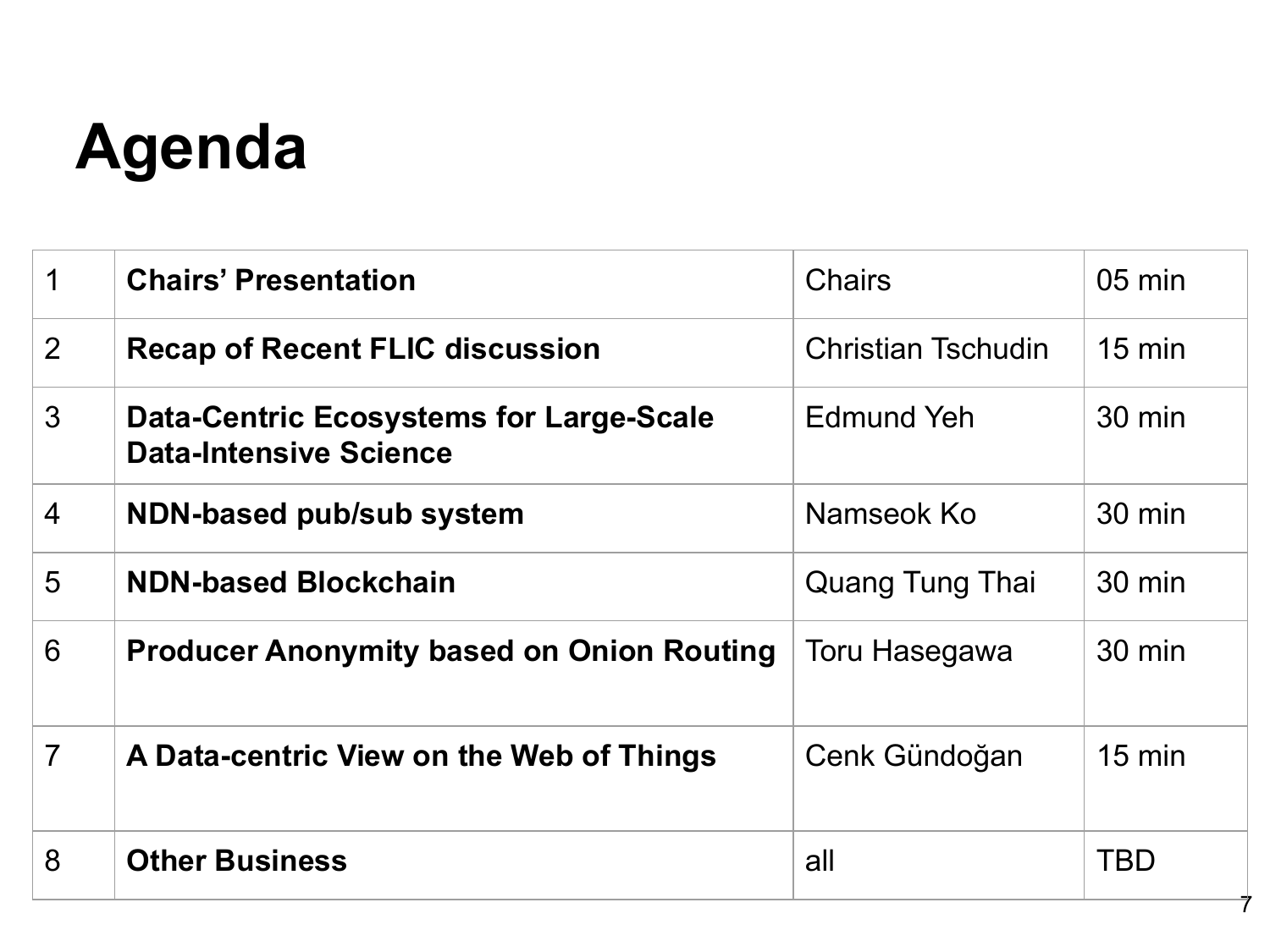# **ICNRG Document Status: Brief Update since Last meeting**

- New [RFC 8884](https://datatracker.ietf.org/doc/rfc8884/) (Research Directions for Using Information-Centric Networking (ICN) in Disaster Scenarios) **published**
- [draft-irtf-icnrg-icnlowpan-09](https://datatracker.ietf.org/doc/draft-irtf-icnrg-icnlowpan/) (ICN Adaptation to LoWPAN Networks) in IRSG review
- draft-oran-icnrg-gosarch-06 (Considerations in the development of a QoS Architecture for CCNx-like ICN protocols) about to be sent for IESG conflict review
- [draft-irtf-icnrg-nrs-requirements-04](https://datatracker.ietf.org/doc/draft-irtf-icnrg-nrs-requirements/) (Design Considerations for Name Resolution Service in ICN) in IRSG Review – Revision needed
- [draft-irtf-icnrg-nrsarch-considerations-05](https://datatracker.ietf.org/doc/draft-irtf-icnrg-nrsarch-considerations/) (Architectural Considerations of ICN using Name Resolution Service) in IRSG Review
- [draft-irtf-icnrg-icn-lte-4g-08](https://datatracker.ietf.org/doc/draft-irtf-icnrg-icn-lte-4g/) (Native Deployment of ICN in LTE, 4G Mobile Networks) – Revision needed